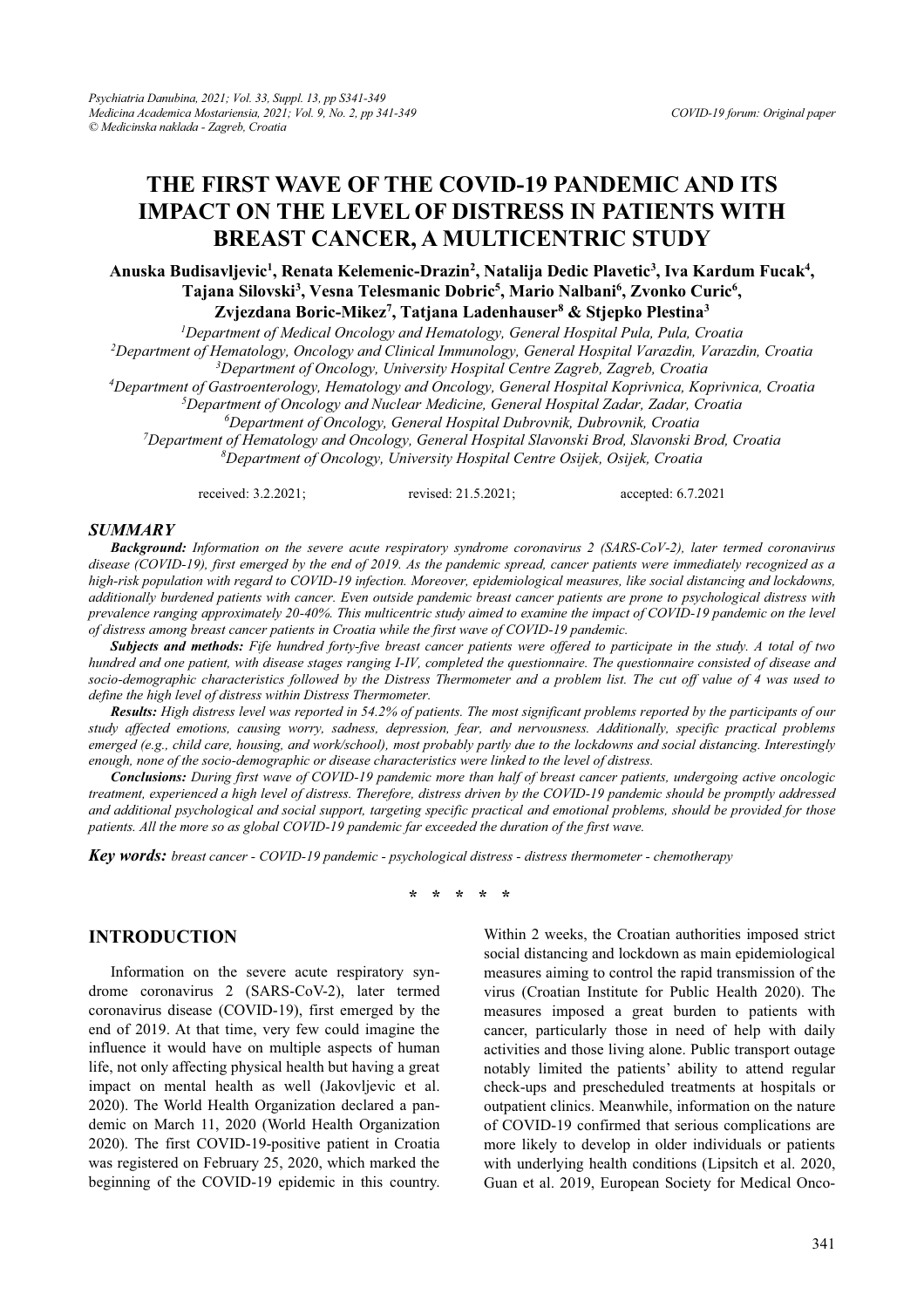logy 2020, Dai et al. 2020, Lee et al. 2020, Miyashita et al. 2020). The first scientific article regarding COVID-19 and patients with cancer, published on February 14, 2020, concluded that those patients have a significantly higher risk of developing severe events following COVID-19 infection (Liang et al. 2020).

Psychological distress is common in patients with cancer (Menhert et al. 2018, Carlson et al. 2019). The concept of distress is defined by the National Comprehensive Cancer Network (NCCN) as a "multifactorial unpleasant experience of a psychological (i.e., cognitive, behavioral, emotional), social, spiritual, and/or physical nature that may interfere with one's ability to cope effectively with cancer, its physical symptoms, and its treatment" (National Comprehensive Cancer Network 2020). Unmanaged distress has been shown to negatively affect the quality of life, as well as allcause and cancer-related mortality (Adler & Page 2008). Distress in patients with cancer is caused by the physical aftermath of the disease, and is also linked to non-somatic distress (Kaiser et al. 2010). The prevalence of psychological distress in patients with cancer ranges 30-52% (Mehnert et al. 2018, Carlson et al. 2019, Herschbach et al. 2004, Hewit et al. 2004, Ng et al. 2017, Mergenthaler et al. 2011). Individuals diagnosed with types of cancer associated with poorer prognosis (e.g., lung cancer, pancreatic cancer) tend to have higher levels of distress (Hewit et al. 2004). Estimates of the prevalence of distress in patients with breast cancer vary depending on the definition and measurement of distress (Hewit et Al. 2004). The level of distress among patients with breast cancer ranges approximately 20-40%, with the variation mostly attributed to differences in study populations and assessment tools (Mehnert et al. 2018, Carlson et al. 2019, Hewit et al. 2004). Well-established predictors of distress in patients with breast cancer are age (younger patients), type of treatment (chemotherapy versus other types of treatment), partnership (living alone), and lower income (Mehnert et al. 2018, Kaiser et.al 2010, Hewit et al. 2004, Syrowatka et al. 2017).

COVID-19 pandemic has induced many psychiatric individual problems such as panic, anxiety, depression, post-traumatic stress disorders, ect (Jakovljevic et al. 2020). Recently published studies regarding the psychological impact of the COVID-19 outbreak on the general population in China showed that  $35-54\%$  of the respondents experienced distress, while 5-8% were highly distressed (Qiu et al. 2020, Wang et al. 2020). Similarly, a study in Italy found that approximately 13% of the respondents had an extremely high level of stress during the COVID-19 pandemic (Mazza et al. 2020). Addressing and recognizing more vulnerable population prone for developing distress, makes it possible to plan and create meaningful and effective mental health interventions (Marcinko et al. 2020).

The COVID-19 outbreak led to new circumstances, in which patients with cancer have to deal with the distress of having cancer, as well as that caused by the consequences of the COVID-19 pandemic on their disease trajectory and pathway. The aim of this study was to evaluate the impact of the COVID-19 outbreak on the level of distress among patients with breast cancer. The primary endpoint was to determine the level of distress in patients with breast cancer during the COVID-19 pandemic. Secondary endpoints were to investigate whether socio-demographic and disease characteristics are predictive factors of distress. Furthermore, we also aimed to address typical problems indicative of distress.

### **SUBJECTS AND METHODS**

### **Patients**

This academic, multicentric, cross-sectional, and observational study was designed by the Council of Institutions, which is a part of the Croatian Society for Medical Oncology, a collaborative society of the European Society for Medical Oncology. The Council consists of representatives from hospitals that provide medical oncology services throughout Croatia. This study, evaluating distress, is part of a larger research project focusing on different aspects of the influence of the COVID-19 pandemic on cancer patients in Croatia.

Participants were female patients with breast cancer, aged >18 years, who received systemic oncological treatment (adjuvant, neoadjuvant, and metastatic setting) during the COVID-19 outbreak. The study was conducted from April 20, 2020 to May 24, 2020, while all extreme epidemiological measures (lockdown and strict social distancing) were ongoing and equally applied to all regions in Croatia. Eight oncology centers participated in this study: two university hospitals (University Hospital Centre Zagreb and University Hospital Centre Osijek) and six general hospitals (General Hospital Dubrovnik, General Hospital Koprivnica, General Hospital Pula, General Hospital Slavonski Brod, General Hospital Varaždin, and General Hospital Zadar) covering approximately 50% of the Croatian population.

### **Data acquisition**

The data were obtained from the participants by completing an anonymous self-reporting questionnaire with the following information: 1) socio-demographic characteristics: age, partnership status (single versus in partnership), educational degree (elementary, secondary, university/postgraduate), and household income level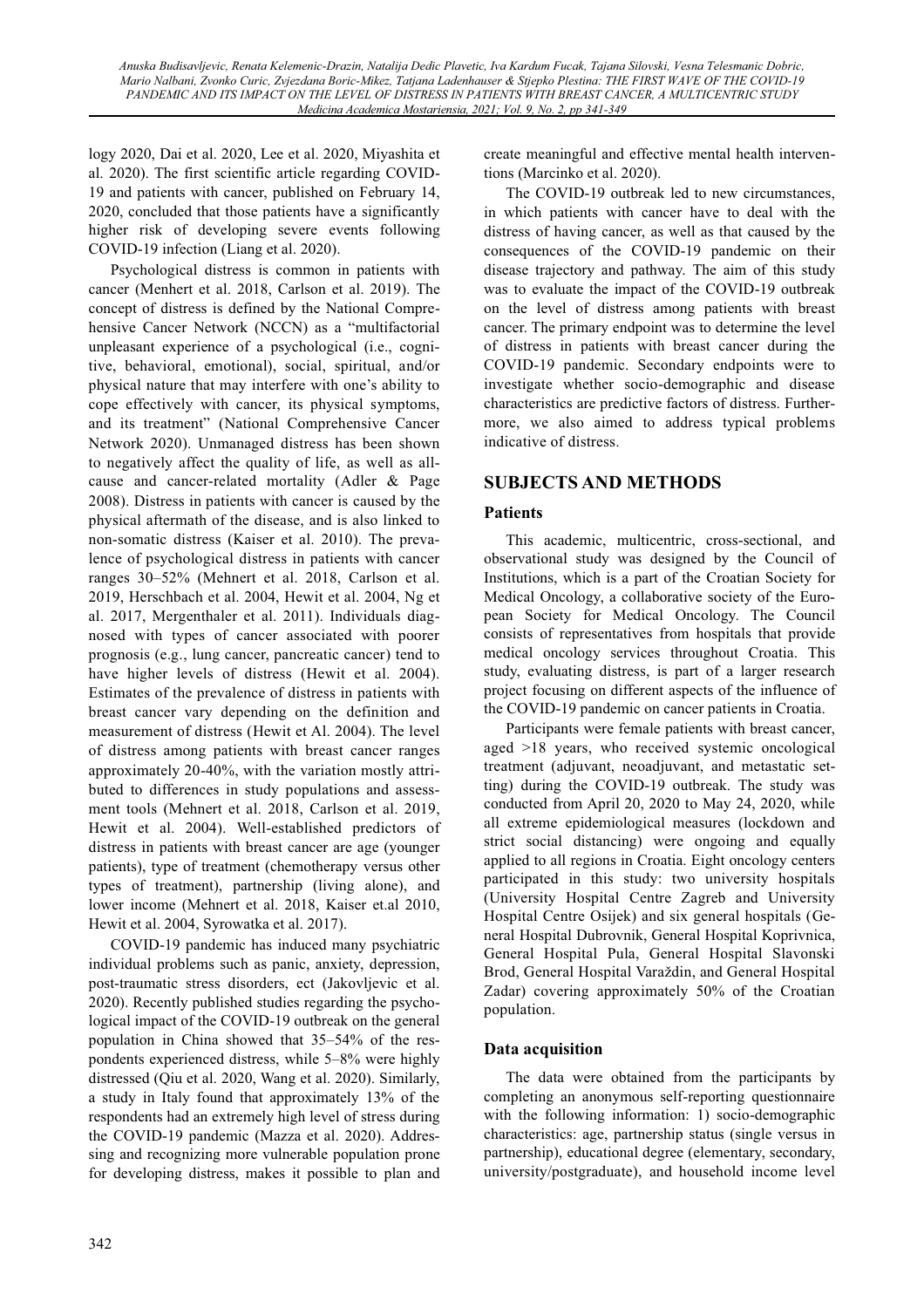(low, medium, high); and 2) disease characteristics: disease stage (early versus advanced breast cancer), type of treatment (chemotherapy versus other types of treatment), duration of disease  $(56 \text{ months}, 6-12)$ months,  $>12$  months), distance from the hospital facility where the patient was treated  $(<50$  km,  $50-100$  km, >100 km), and type of facility where the patient was treated (university versus general hospital). Participants completed surveys while waiting in the clinic or during therapy infusion. The study was approved by the Institutional Ethic Committee Boards (reference number for the ethical approval: 02/1-91/97-2020). All patients provided written informed consent. A total of 545 patients with breast cancer were approached to participate in the study. Approximately 60% of those refused to take part in the study mostly because they were not interested, did not have time, or did not return the questionnaire. Finally, the questionnaire was completed by 216 participants; of those, 15 questionnaires were incomplete.

#### **Survey instrument**

Distress level was measured with the Distress Thermometer, a visual analog scale from 0 to 10 (score 0: "no distress at all"; 10: "extreme distress"). The Distress Thermometer is a well-established instrument used to identify levels of distress from any source, even if not caused by cancer (National Comprehensive Cancer Network 2020). The Distress Thermometer has been validated in various international studies (Mergenthaler et al. 2011), and has been established for patients with different types of cancer and different situations and cultures (Ma et al. 2014, Donovan et al. 2014, Van Hoose et al. 2015). Across different indications and cultural backgrounds, these studies reported different cut-off scores (between >3 and >6), which varied depending on the language, country, clinical settings, and sample characteristics (Mergenthaler et al. 2011, Donovan et al. 2014). In the majority of studies, a score of 4 maximized sensitivity and specificity relative to an established criterion (Donovan et al. 2014). Since this was the first time the Distress Thermometer was used to determine the level of distress among patients with breast cancer in Croatia, we opted for the cut off value of 4 as proposed in the NCCN guidelines (National Comprehensive Cancer Network 2020). The distress scale was followed by a problem list including 39 common problem areas divided into five subgroups: practical, family, emotional, spiritual, and physical.

### **Statistical methods**

Descriptive analyses were performed to describe the data. All categorical variables were presented as frequencies and percentages. The measurement of the distress level was included in the analyses as a categorical variable of low  $(0-3)$  or high  $(4-10)$  distress, based on the cut-off value.

Bivariate analyses, specifically chi-squared tests for categorical data, were used to assess the relationships between the level of distress in patients, problems they were experiencing, and sociodemographic and baseline clinical characteristics. The chi-squared test was also used to study the relationship between endorsed problems from the problem list and sociodemographic and baseline clinical characteristics. During the post-hoc analysis, Bonferroni's correction was used to control for Type I error. All statistical analyses were performed using the SPSS Statistics version 20.0 (IBM Corp., Armonk, NY, USA) software, and statistical tests were two-sided with a 5% significance level, unless noted otherwise.

**Table 1.** Demographic and baseline clinical characteristics of patients

| Characteristic              | Number of patients<br>$(N=201)$ |  |
|-----------------------------|---------------------------------|--|
|                             |                                 |  |
| Age<br>$<$ 40 years         | 37 (18.4)                       |  |
| $41-60$ years               | 100 (49.8)                      |  |
| $>60$ years                 | 64 (31.8)                       |  |
| Partnership status          |                                 |  |
| In partnership              | 142 (70.6)                      |  |
| Single                      | 59 (29.4)                       |  |
|                             |                                 |  |
| <b>Educational degree</b>   |                                 |  |
| Elementary                  | 22 (10.9)<br>114 (56.7)         |  |
| Secondary                   | 65 (32.3)                       |  |
| University and postgraduate |                                 |  |
| Household income            |                                 |  |
| Low<br>Medium               | 75 (37.3)                       |  |
|                             | 79 (39.3)                       |  |
| High                        | 47 (23.4)                       |  |
| Disease stage               |                                 |  |
| Early breast cancer         | 132(65.7)                       |  |
| Advanced breast cancer      | 69 (34.3)                       |  |
| Type of treatment           |                                 |  |
| Chemotherapy                | 95 (47.3)                       |  |
| Other therapies             | 106 (52.7)                      |  |
| Duration of disease         |                                 |  |
| $<$ 6 months                | 64 (31.8)                       |  |
| $6-12$ months               | 43 (21.4)                       |  |
| $>12$ months                | 94 (46.8)                       |  |
| Hospital                    |                                 |  |
| University hospital         | 71 (35.3)                       |  |
| General hospital            | 130 (64.7)                      |  |
| Distance to the hospital    |                                 |  |
| $<$ 50 km                   | 171 (85.1)                      |  |
| $50 - 100$ km               | 13(6.5)                         |  |
| $>100$ km                   | 17(8.5)                         |  |

Data are presented as  $N$  (%), unless noted otherwise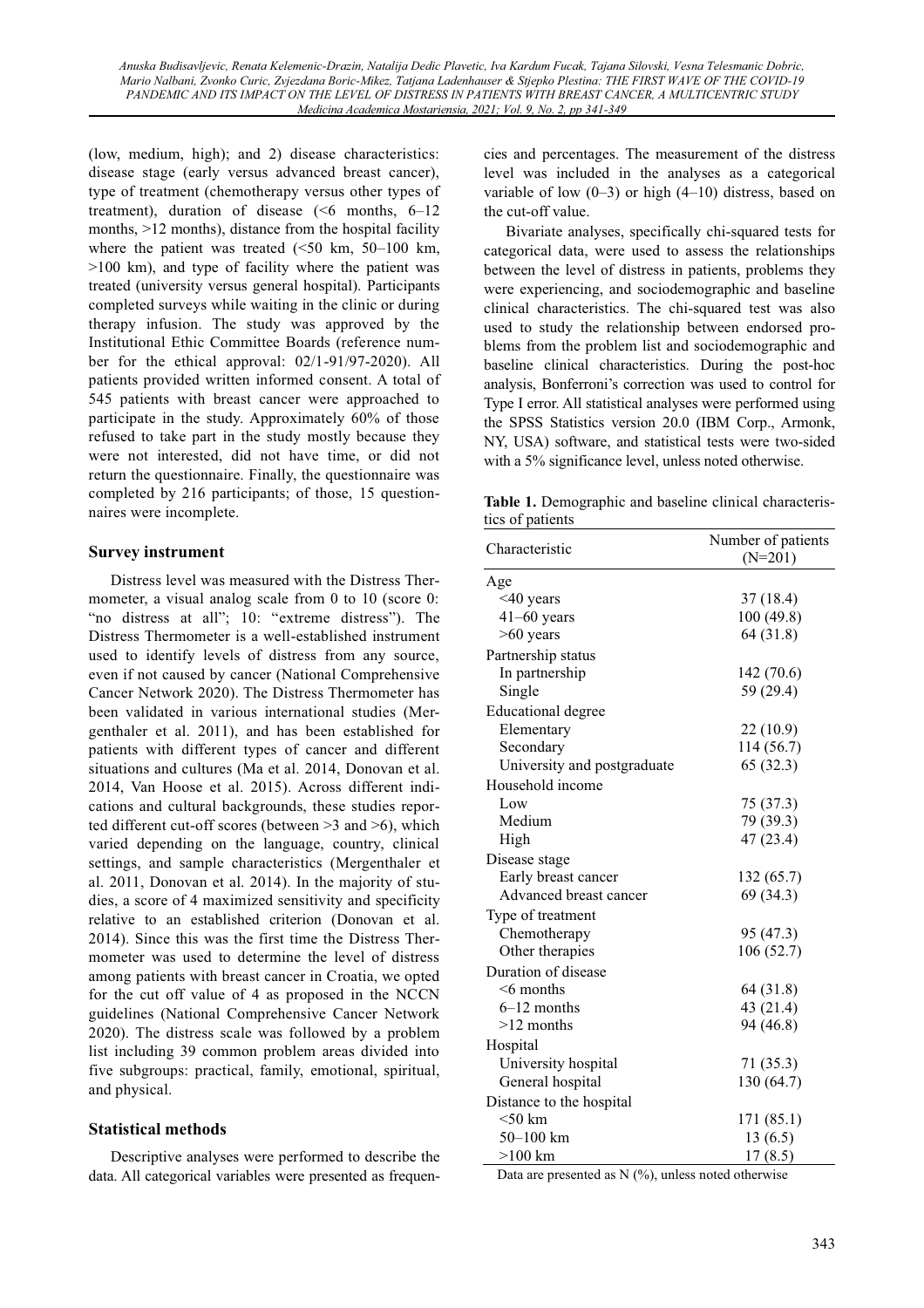*Anuska Budisavljevic, Renata Kelemenic-Drazin, Natalija Dedic Plavetic, Iva Kardum Fucak, Tajana Silovski, Vesna Telesmanic Dobric, Mario Nalbani, Zvonko Curic, Zvjezdana Boric-Mikez, Tatjana Ladenhauser & Stjepko Plestina: THE FIRST WAVE OF THE COVID-19 PANDEMIC AND ITS IMPACT ON THE LEVEL OF DISTRESS IN PATIENTS WITH BREAST CANCER, A MULTICENTRIC STUDY Medicina Academica Mostariensia, 2021; Vol. 9, No. 2, pp 341-349* 

|                                      | Distress $0-3$ (N=92 (45.8%)) | Distress $4-10$ (N=109 (54.2%)) |           |
|--------------------------------------|-------------------------------|---------------------------------|-----------|
| Problem list                         | $n$ (%)                       | $n$ (%)                         | p-value   |
| Practical problem                    |                               |                                 |           |
| Child care                           | 21(10.4)                      | 42(20.9)                        | $0.017*$  |
| Housing                              | 20(10.0)                      | 42 (20.9)                       | $0.010*$  |
| Insurance/financial                  | 19(9.5)                       | 34(16.9)                        | 0.091     |
| Transportation                       | 14(7.0)                       | 25(12.4)                        | 0.168     |
| Work/school                          | 5(2.5)                        | 23(11.4)                        | $0.001**$ |
| <b>Treatment decisions</b>           | 6(3.0)                        | 18(9.0)                         | 0.094     |
| Family problem                       |                               |                                 |           |
| Dealing with children                | 9(4.5)                        | 17(8.5)                         | 0.221     |
| Dealing with partner                 | 2(1.0)                        | 8(4.0)                          | 0.093     |
| Ability to have children             | 2(1.0)                        | 3(1.5)                          | 0.793     |
| Family health issue                  | 20(10.0)                      | 39 (19.4)                       | 0.055     |
| Emotional problem                    |                               |                                 |           |
| Depression                           | 2(1.0)                        | 15(7.5)                         | $0.003**$ |
| Fear                                 | 8(4.0)                        | 50(24.9)                        | $0.000**$ |
| Nervousness                          | 12(6.0)                       | 52(25.9)                        | $0.000**$ |
| Sadness                              | 12(6.0)                       | 33 (16.4)                       | $0.004**$ |
| Worry                                | 34(16.9)                      | 82 (40.8)                       | $0.000**$ |
| Loss of interest in usual activities | 5(2.5)                        | 25(12.4)                        | $0.001**$ |
| Spiritual/religious concern          | 3(1.5)                        | 11(5.5)                         | 0.058     |
| Physical problem                     |                               |                                 |           |
| Appearance                           | 3(1.5)                        | 16(8.0)                         | $0.006**$ |
| Bathing/dressing                     | 2(1.0)                        | 3(1.5)                          | 0.793     |
| <b>Breathing</b>                     | 2(1.0)                        | 7(3.5)                          | 0.147     |
| Change in urination                  | 4(2.0)                        | 12(6.0)                         | 0.082     |
| Constipation                         | 7(3.5)                        | 10(5.0)                         | 0.691     |
| Diarrhea                             | 5(2.5)                        | 17(8.5)                         | $0.022*$  |
| Eating                               | 3(1.5)                        | 18(9.0)                         | $0.002**$ |
| Fatigue                              | 15(7.5)                       | 56 (27.9)                       | $0.000**$ |
| Feeling swollen                      | 9(4.5)                        | 22(10.9)                        | $0.042*$  |
| Fever                                | 1(0.5)                        | 1(0.5)                          | 0.904     |
| Getting around                       | 11(5.5)                       | 44 (21.9)                       | $0.000**$ |
| Indigestion                          | 5(2.5)                        | 17(8.5)                         | $0.022*$  |
| Memory/concentration                 | 9(4.5)                        | 33 (16.4)                       | $0.000**$ |
| Mouth sore                           | 4(2.0)                        | 14(7.0)                         | $0.036*$  |
| Nausea                               | 6(3.0)                        | 16(8.0)                         | 0.065     |
| Dry/congested nose                   | 16(8.0)                       | 21(10.4)                        | 0.733     |
| Pain                                 | 2(1.0)                        | 20(11.9)                        | $0.000**$ |
| Sexual                               | 1(0.5)                        | 5(2.5)                          | 0.146     |
| Skin dry/itchy                       | 16(8.0)                       | 38 (18.9)                       | $0.005**$ |
| Sleep                                | 19(9.5)                       | 48 (23.9)                       | $0.000**$ |
| Tingling in hands and feet           | 12(6.0)                       | 37(18.4)                        | $0.001**$ |

**Table 2.** Description of the Distress Thermometer (N=201) through which the patients were divided based on their level of distress  $n = n = 92$  (45.8%)  $n = 109$  (54.2%)

Data are presented as N (%), unless noted otherwise. \* a two-sided p<0.05 denoted statistically significant difference; \*\* a two-sided p<0.01 denoted statistically significant difference

### **RESULTS**

#### **Demographic and clinical characteristics**

A total of 201 reports were analyzed (N=201). The patient characteristics are listed in Table 1. The median age of the patients was 53.12 years (range: 25-80 years). Approximately half of the female patients were aged between 41 and 60 years (n=100; 49.8%). The majority were in partnership (n=142, 70.6%) and more than half had secondary education (n=114, 56.7%). Regarding the household income, there were 79 patients with medium income (39.3%), while low and high income was reported in 75 (37.3%) and 47 (23.4%) patients, respectively.

Approximately two-thirds of patients had early breast cancer (n=132, 65.7%) while the rest had advanced breast cancer (n=69, 34.3%). Chemotherapy was the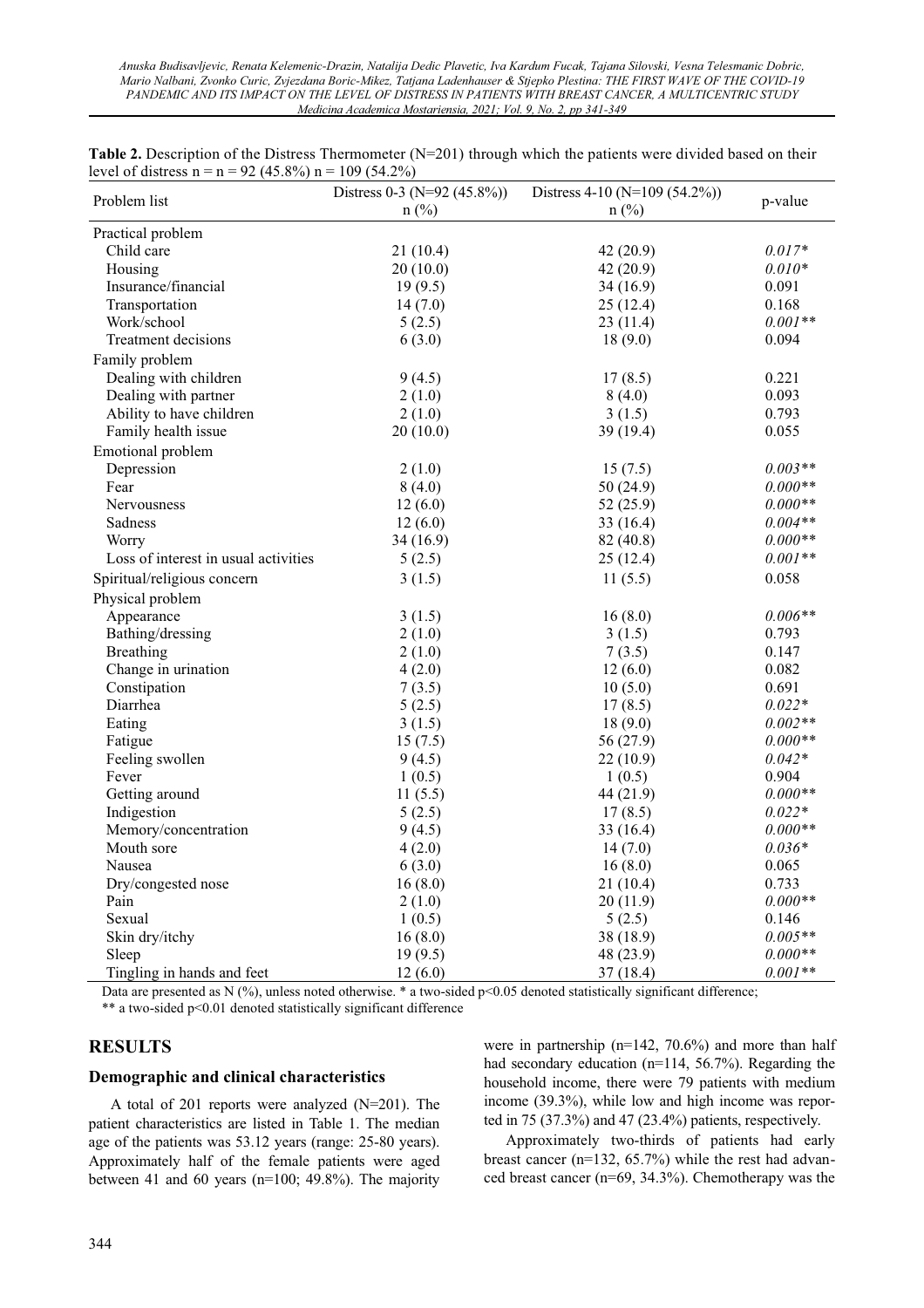current treatment for almost half of the patients (n=95, 47.3%). Roughly, half of the patients reported a duration of disease >12 months (n=94, 46.8%).

The majority of the patients were treated at general hospitals (n=130, 64.7%), while the rest were treated at university hospitals  $(n=71, 35.3%)$ . Distance to the hospital was  $\leq 50$  km,  $50-100$  km, and  $>100$  km for 171 (85.1%), 13 (6.5%), and 17 (8.5%) patients, respectively.

### **Distress levels and problem list**

The results of the measurement of distress levels and problem list are provided in Table 2. A total of 92 (45.8%) and 109 (54.2%) patients reported a low and high level of distress, respectively.

Regarding the problem list, as shown in Table 2, practical problems (e.g., child care, housing, and work/ school) were significantly correlated with a high level of distress  $(\chi^2(1)=5.719, \ p<0.05; \ \chi^2(1)=6.594, \ p<0.05;$  $\chi^2(1)$ =10.212, p<0.01, respectively). Interestingly, all the emotional problems listed (depression:  $\chi^2(1)=8.652$ ,  $p < 0.01$ ; fear:  $\chi^2(1) = 33.587$ ,  $p < 0.01$ ; nervousness:  $\chi^2(1)=27.621$ , p<0.01; sadness:  $\chi^2(1)=8.526$ , p<0.01; worry:  $\chi^2(1)=29.944$ , p<0.01; and loss of interest for usual activities:  $\chi^2(1)=12.034$ , p<0.01) corresponded to the level of distress. Family problems and spiritual concerns were not related to the level of distress. Taking into account physical problems, although those symptoms are more related to disease and treatments, two problems (sleep and getting around) were related to distress levels  $(\chi^2(1)=12.277, \, p<0.01 \text{ and } \chi^2(1)=20.261,$ p<0.01, respectively).

Results of the bivariate analysis of the risk factors linked to high distress levels are listed in Table 3. Sociodemographic characteristics, such as age, partnership status, educational degree, and household income level, were not linked to the level of distress. Moreover, disease characteristics, such as disease stage, type of treatment, duration of disease, distance from the hospital facility where the patient was treated, and type of facility where the patient was treated, did not corelate with the level of distress.

The most commonly marked problems from the problem list are shown in Table 4. More than half of the participants reported worry (57.7%), followed by fatigue, sleep, nervousness, and child care (35.3%, 33.3%, 31.8%, and 31.3% respectively). In the high-level distress group, worry, fatigue, and nervousness were the most commonly reported problems, while every fourth patient in that group felt fear.

|  | <b>Table 3.</b> Bivariate analysis of the risk factors linked to high degree of distress $(N=201)$ |  |
|--|----------------------------------------------------------------------------------------------------|--|
|  |                                                                                                    |  |

| Variables                   | Distress $0-3$ (N=92 (45.8%)) | Distress 4-10 (N=109 (54.2%)) |         |
|-----------------------------|-------------------------------|-------------------------------|---------|
|                             | $n$ (%)                       | $n$ (%)                       | p-value |
| Age                         |                               |                               |         |
| Single                      | 28 (13.9)                     | 31(15.4)                      |         |
| <b>Educational degree</b>   |                               |                               | 0.086   |
| Elementary                  | 13(6.5)                       | 9(4.5)                        |         |
| Secondary                   | 56 (27.9)                     | 58 (28.9)                     |         |
| University and postgraduate | 23(11.4)                      | 42(20.9)                      |         |
| Household income            |                               |                               | 0.723   |
| Low                         | 37(18.4)                      | 38 (18.9)                     |         |
| Medium                      | 35 (17.4)                     | 44 (21.9)                     |         |
| High                        | 20(10.0)                      | 27(13.4)                      |         |
| Tumor stage                 |                               |                               | 0.672   |
| Early breast cancer         | 59 (29.4)                     | 73 (36.3)                     |         |
| Advanced breast cancer      | 33 (16.4)                     | 36(17.9)                      |         |
| Types of treatment          |                               |                               | 0.667   |
| Chemotherapy                | 45 (22.4)                     | 50(24.9)                      |         |
| Other therapies             | 47 (23.4)                     | 59 (29.4)                     |         |
| Duration of disease         |                               |                               | 0.258   |
| $6$ months                  | 34 (16.9)                     | 30(14.9)                      |         |
| $6-12$ months               | 16(8.0)                       | 27(13.4)                      |         |
| $>12$ months                | 42 (20.9)                     | 52 (25.9)                     |         |
| Hospital                    |                               |                               | 0.183   |
| University hospital         | 64 (31.8)                     | 66 (32.8)                     |         |
| General hospital            | 28 (13.9)                     | 43 (21.4)                     |         |
| Distance to the hospital    |                               |                               | 0.240   |
| $<$ 50 km                   | 76 (37.8)                     | 95 (47.3)                     |         |
| 50-100 km                   | 5(2.5)                        | 8(4.0)                        |         |
| $>100$ km                   | 11(5.5)                       | 6(3.0)                        |         |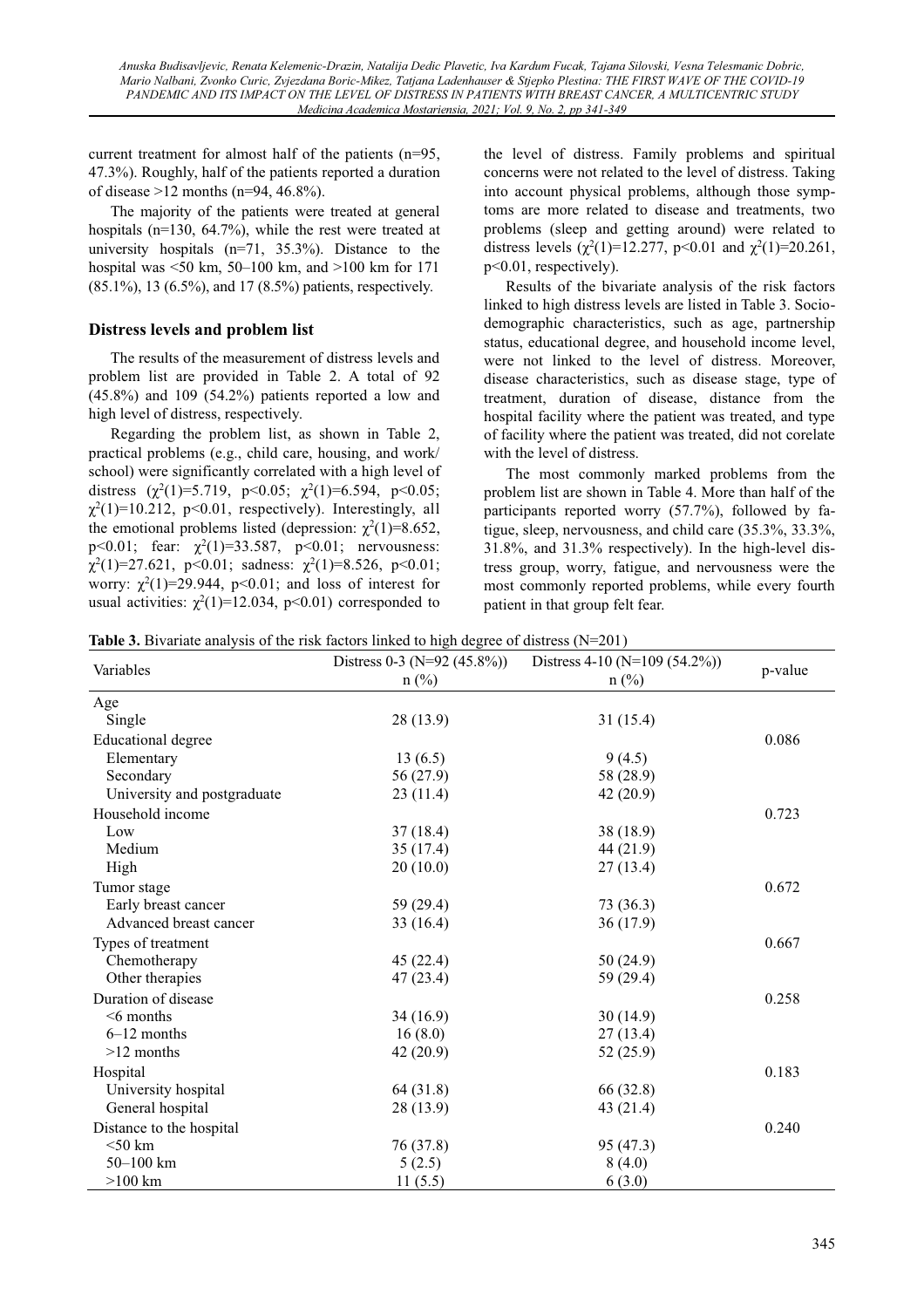*Anuska Budisavljevic, Renata Kelemenic-Drazin, Natalija Dedic Plavetic, Iva Kardum Fucak, Tajana Silovski, Vesna Telesmanic Dobric, Mario Nalbani, Zvonko Curic, Zvjezdana Boric-Mikez, Tatjana Ladenhauser & Stjepko Plestina: THE FIRST WAVE OF THE COVID-19 PANDEMIC AND ITS IMPACT ON THE LEVEL OF DISTRESS IN PATIENTS WITH BREAST CANCER, A MULTICENTRIC STUDY Medicina Academica Mostariensia, 2021; Vol. 9, No. 2, pp 341-349* 

| <b>Table 4.</b> Number and percentage of all patients $(N=201)$ and those with high level of distress $(N=109)$ for problem variables |  |  |  |  |
|---------------------------------------------------------------------------------------------------------------------------------------|--|--|--|--|
|---------------------------------------------------------------------------------------------------------------------------------------|--|--|--|--|

| Problem                              | Overall patients $n$ (%) | High level distress patients $n$ (%) |
|--------------------------------------|--------------------------|--------------------------------------|
| Worry                                | 116(57.7)                | 82 (40.8)                            |
| Fatigue                              | 71(35.3)                 | 56 (27.9)                            |
| Sleep                                | 67(33.3)                 | 48 (23.9)                            |
| Nervousness                          | 64 (31.8)                | 52 (25.9)                            |
| Child care                           | 63 (31.3)                | 42 (20.9)                            |
| Housing                              | 62(30.8)                 | 42 (20.9)                            |
| Family health issue                  | 59 (29.4)                | 39 (19.4)                            |
| Fear                                 | 58 (28.9)                | 50 (24.9)                            |
| Getting around                       | 55 (27.4)                | 44 (21.9)                            |
| Dry/itchy skin                       | 54 (26.9)                | 38 (18.9)                            |
| Insurance/financial                  | 53 (26.4)                | 34 (16.9)                            |
| Tingling in hands and feet           | 49 (24.4)                | 37(18.4)                             |
| Sadness                              | 45(22.4)                 | 33 (16.4)                            |
| Memory/concentration                 | 42(20.9)                 | 33 (16.4)                            |
| Transportation                       | 39 (19.4)                | 25(12.4)                             |
| Dry/congested nose                   | 37(18.4)                 | 21 (10.4)                            |
| Feeling swollen                      | 31(15.4)                 | 22(10.9)                             |
| Loss of interest in usual activities | 30(14.9)                 | 25(12.4)                             |
| Work/school                          | 28 (13.9)                | 23(11.4)                             |
| Dealing with children                | 26(12.9)                 | 17(8.5)                              |
| Treatment decision                   | 24(11.9)                 | 18(9.0)                              |
| Diarrhea                             | 22(10.9)                 | 17(8.5)                              |
| Indigestion                          | 22(10.9)                 | 17(8.5)                              |
| Nausea                               | 22(10.9)                 | 16(8.0)                              |
| Pain                                 | 22(10.9)                 | 20(9.9)                              |
| Eating                               | 21(10.4)                 | 18(9.0)                              |
| Appearance                           | 19(9.5)                  | 16(8.0)                              |
| Mouth sore                           | 18(9.0)                  | 14(7.0)                              |
| Depression                           | 17(8.5)                  | 15(7.5)                              |
| Constipation                         | 17(8.5)                  | 10(5.0)                              |
| Change in urination                  | 16(8.0)                  | 12(6.0)                              |
| Spiritual/religious concern          | 14(7.0)                  | 11(5.5)                              |
| Dealing with partner                 | 10(5.0)                  | 8(4.0)                               |
| <b>Breathing</b>                     | 9(4.5)                   | 7(3.5)                               |
| Sexual                               | 6(3.0)                   | 5(2.5)                               |
| Ability to have children             | 5(2.5)                   | 3(1.5)                               |
| Bathing/dressing                     | 5(2.5)                   | 3(1.5)                               |
| Fever                                | 2(1.0)                   | 1(0.5)                               |

Data are presented as  $N$  (%), unless noted otherwise

Furthermore, we analyzed the relationship between some of the problems in problem list and sociodemographic factors. We found a significant correlation between the child care problem and education level  $(\chi^2(2)=6.622, p<0.05)$ , as well as the type of treatment  $(\chi^2(1)=4.259, p<0.05)$ . Patients with secondary education and those who received other types of therapy than chemotherapy experienced more problems with child care.

#### **DISCUSSION**

The COVID-19 pandemic became, in a very short time, a great threat worldwide in terms of health, as well as social and economic aspects. From the beginning of the pandemic, patients with cancer were considered a high-risk population (European Society for Medical Oncology 2020, Dai et al. 2020, Lee et al. 2020, Miyashita et al. 2020, Lang et al. 2020).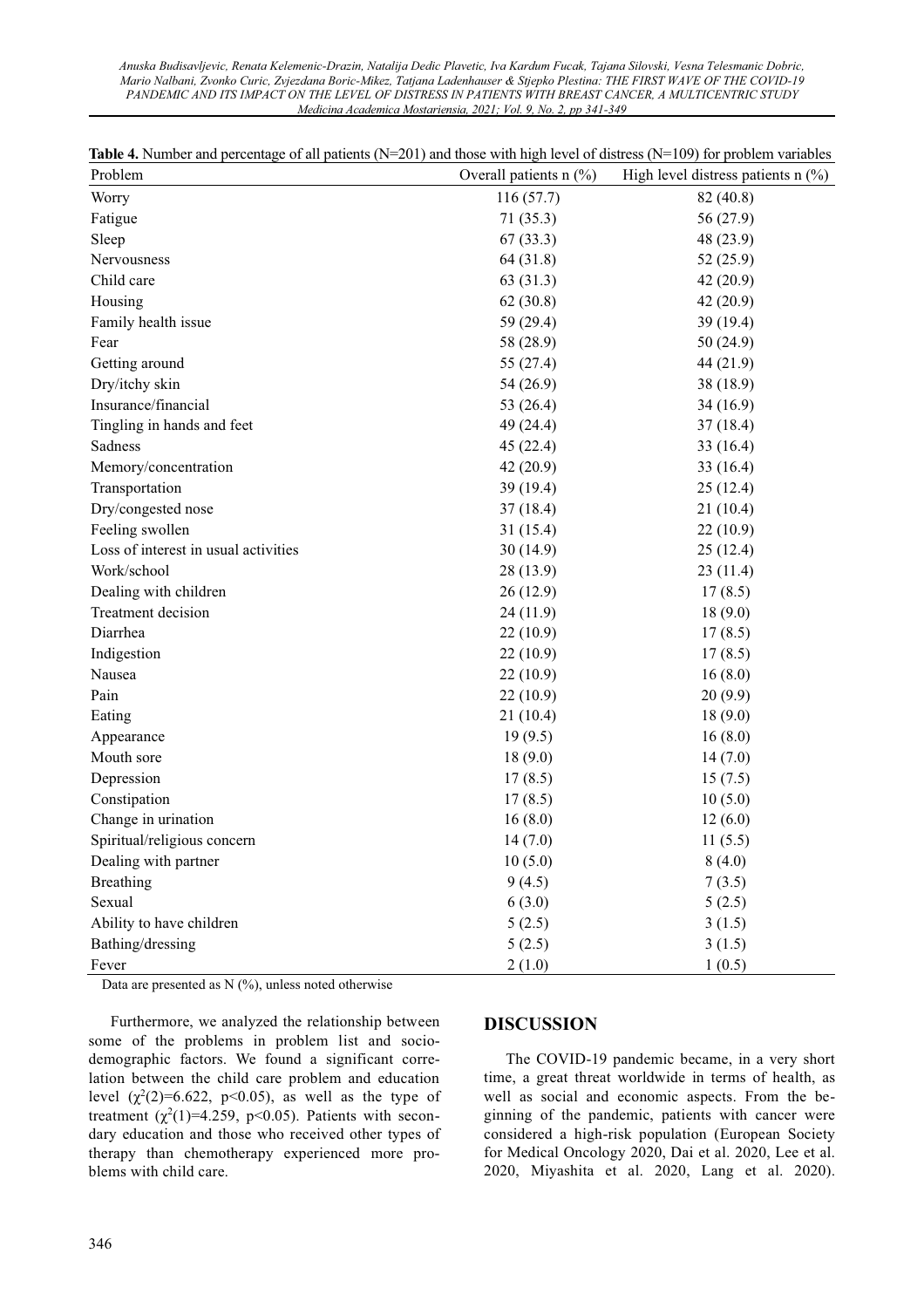Epidemiological measures imposed during the pandemic, such as social distancing and lockdown, additionally burdened patients with cancer. Under these new circumstances, according to the present findings, more than half of patients with breast cancer, who were actively treated at the time of the research, had a high level of distress. Previous reports addressing the level of distress in patients with breast cancer estimated that approximately 20-40% suffer from a high level of distress (Mehnert et al. 2018, Carlson et al. 2019, Hewit et al. 2004). Patients who were unable to attend regular visits, due to the lack of transportation or other limitations caused by the epidemiological measures, were not included in the study; this criterion may have influenced the results. Additionally, the study did not include newly diagnosed patients that had not initiated their oncological treatments (i.e., the group of patients associated with higher levels of distress) (Hewit et al. 2004). Comparatively, recent studies reported a significantly lower percentage of highly stressed individuals among the general population during the COVID-19 outbreak (Qiu et al. 2020, Wang et al. 2020, Mazza et al. 2020) though it is difficult to compare results obtained through different assessments.

In this study, socio-demographic and disease characteristics, as predictive factors of distress, were not linked to higher levels of distress. Notably, previous studies conducted in the pre-epidemic era emphasized that age, type of treatment, income level, and living alone were predictors of high distress in patients with cancer (Carlson et al. 2019, Kaiser et al. 2010, Mergenthaler et al. 2011, Syrowatka et al. 2017, Cimprich 1999).

Regarding distress in patients with breast cancer, worry, fatigue, sleep, nervousness, fear, and child care were some of the most prominent problems experienced during the COVID-19 pandemic. These data are also markedly different from those of previous studies, which reported fatigue, sleep, and getting around as the most prevalent problems among patients with cancer (Mehnert et al. 2018, Mergenthaler et al. 2011, Van Hoose et al. 2015, Cimprich 1999).

Taking into account problems in the highly distressed group, we identified emotional problems (worry, sadness, depression, nervousness, fears, and losing interest) and practical problems (child care, housing, and work/school) to be strongly associated with a high level of distress. These findings differ significantly from those of previous reports, in which emotional problems were not strongly expressed (Van Hoose et al. 2015).

Participants receiving chemotherapy experienced fewer childcare problems compared with the group receiving other types to treatment. This could be explained by the fact that chemotherapy is perceived as a more complex therapy by family caregivers or individuals who offer social support to those patients, and are therefore willing to offer more help (Slevin et al. 1990, Berry et al. 2017).

### **Study limitations and strengths**

The strengths of our study include its multicentric design and nationwide character. To the best of our knowledge, this is the first research study to address the level of distress and problems in patients with breast cancer during the COVID-19 pandemic in Croatia. Therefore, apart from providing directions for future studies, these findings also have practical value (i.e., highlighting the unmet needs of these patients and indicating the importance of psychosocial support).

A limitation of this study arises from the fact that patients with breast cancer, who were not able to attend previously arranged appointments due to the lack of transportation or fear of COVID-19 infection, were not included in the study. We also did not include patients who were in the course of radiotherapy or newly diagnosed waiting for surgery, etc.

This was a cross-sectional study; hence, another limitation is the lack of data on the level of distress in patients with breast cancer in Croatia prior to the pandemic. This study emphasizes the need to determine the level of distress among patients with cancer in Croatia. Prospective, longitudinal studies are warranted to examine possible positive interventions and problemsolving approaches in the future.

Furthermore, it should be taken into consideration that measures implemented by the Croatian Government regarding the COVID-19 pandemic were prompt, firm, and transparent. These measures included financial measures easing the loss of household income, which created a feeling of comfort among the general population, as well as patients (Government of the Republic of Croatia 2020). This was accompanied by a comparatively low number of infections and mortality caused by the pandemic in Croatia. On May 24, 2020 (date of completion of data acquisition for our study) the COVID-19-related mortality rate in Croatia was 24 deaths per million. Of note, this rate in Italy, Spain, and the UK was 541, 640, and 540 deaths per million, respectively (Our World in Data 2020, John Hopkins Coronavirus Resource 2020). Therefore, the results of our study may significantly differ from those obtained in countries which are highly burdened by the pandemic.

# **CONCLUSION**

Even in a country with a favorable epidemiological situation at the beginning of the COVID-19 pandemic and under strict epidemiological measures (e.g., lockdown and strict social distancing), 54% of patients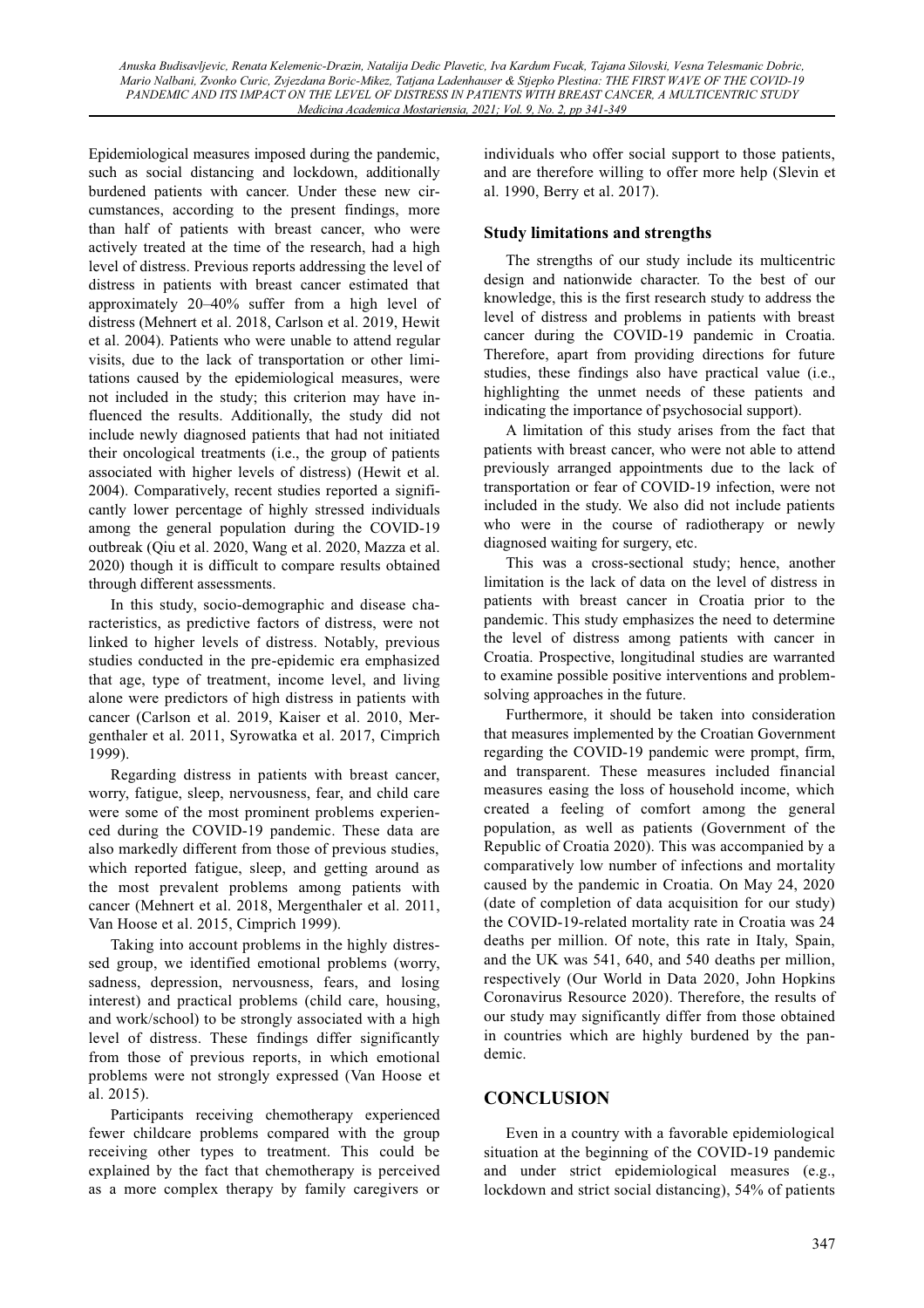with breast cancer reported a high level of distress. Interestingly, in previous reports, the percentage of patients with breast cancer experiencing a high level of distress was approximately 20-40% (Mehnert et al. 2018, Carlson et al. 2019, Hewit et al. 2004). The most significant problems reported by the participants of our study affected emotions, causing worry, sadness, depression, fear, and nervousness. Additionally, specific practical problems emerged (e.g., child care, housing, and work/school), most probably partly due to the lockdowns and social distancing. During the COVOD-19 pandemic, distress should be promptly assessed, and additional psychological and social support targeting specific practical and emotional problems should be provided to ease the burden and reduce the perceived level of distress in patients with breast cancer. Further longitudinal, prospective studies addressing the impact of the pandemic on the level of distress among patients with breast cancer are needed.

# *Acknowledgements:* None.

*Conflict of interest:* None to declare.

# *Contribution of individual authors:*

- Anuška Budisavliević. Renata Kelemenić Dražin & Natalija Dedić Plavetić conceived and designed the study;
- Iva Kardum Fucak, Tatjana Silovski, Anuška Budisavljević, Renata Kelemenić Dražin, Vesna Telesmanić Dobrić, Mario Nalbani, Zvonko Curić, Zvjezdana Borić-Mikez & Tatjana Ladenhauzer collected the data; created the original datased and contributed to the interpretation of dana;
- Iva Kardum Fucak & Anuška Budisavljević performed the statistical analysis;
- Anuška Budisavljević wrote the first draft of the manuscript;
- Renata Kelemenić Dražin, Natalija Dedić Plavetić & Tajana Silovski revised the first draft of the manuscript;
- Stiepko Pleština supervised all phases of the study design and writing of the manuscript.

# **References**

- *1. Adler NE & Page AEK: Cancer Care for the Whole Patient: Meeting Psychosocial Health Needs, Chapter 2. National Academies Press, Washington, 2008*
- *2. Berry LL, Dalwadi SM & Jacobson JO: Supporting the supporters: what family caregivers need to care for a loved one with cancer. J Oncol Pract 2017; 13:35±41*
- *3. Carlson LE, Zelinski EL, Toivonen KI, Sundstrom L, Jobin CT, Damaskos P et al: Prevalence of psychosocial distress in cancer patients across 55 North American cancer centers. J Psychosoc Oncol 2019; 37:5±21*
- *4. Cimprich B: Pretreatment symptom distress in women newly diagnosed with breast cancer. Cancer Nurs 1999; 22:185±194*
- *5. Croatian Institute for Public Health. Coronavirus latest recommendations. Available online at: https://www.hzjz.hr/ sluzba-epidemiologija-zarazne-bolesti/koronavirusnajnovije-preporuke/; 2020 [accessed 30 December 2020]*
- *6. Dai M, Liu D, Liu M, Zhou F, Li G, Chen Z, et al: Patients with cancer appear more vulnerable to SARS-CoV-2: A multicenter study during the COVID-19 outbreak. Cancer Discov 2020; 10:783±791*
- *7. Donovan KA, Grassi L, McGinty HL, Jacobsen PB: Validation of the distress thermometer worldwide: state of the science. Psychooncology. 2014; 23:241±50*
- *8. European Society for Medical Oncology. Covid-19 and cancer. Available on line at: https://www.esmo.org/covid-19-and-cancer; 2020 [accessed 30 December 2020]*
- *9. Government of the Republic of Croatia. Set of measures adopted to prop up economy during COVID-19 epidemic. Available online at: https://vlada.gov.hr/news/set-ofmeasures-adopted-to-prop-up-economy-during-covid-19 epidemic/29024 [accessed 30 December 2020]*
- *10. Guan WJ, Ni ZY, Hu Y, Liang WH, Ou CQ, He JX, et al: China Medical Treatment Expert Group for Covid-19. Clinical characteristics of coronavirus disease 2019 in China. N Engl J Med. 2020; 382:1708±1720*
- *11. Herschbach P, Keller M, Knight L, Brandl T, Huber B, Henrich G, et al: Psychological problems of cancer patients: a cancer distress screening with a cancerspecific questionnaire. Br J Cancer. 2004; 91:504±511*
- *12. Hewit M, Herdman R & Holland J: Meeting Psychosocial Needs of Women with Breast Cancer, 31-32, 62. National Academies Press, Washington 2004.*
- *13. Jakovljevic M, Bjedov S, Jaksic N & Jakovljevic I: COVID-19 pandemia and public and global mental health from the perspective of global health security. Psychiatr Danub 2020; 32:6-14*
- *14. Johns Hopkins Coronavirus Resource Center. COVID-19 Map. Available online at: https://coronavirus.jhu.edu/ map.html [accessed 30 December 2020]*
- *15. Kaiser NC, Hartoonian N & Owen JE: Toward a cancerspecific model of psychological distress: population data from the 2003-2005 National Health Interview Surveys. J Cancer Surviv. 2010; 4:291±302*
- *16. Lee LY, Cazier JB, Starkey T, Turnbull CD, Kerr R, Middleton G: UK Coronavirus Cancer Monitoring Project Team. COVID-19 mortality in patients with cancer on chemotherapy or other anticancer treatments: a prospective cohort study. Lancet. 2020; 395:1919± 1926*
- *17. Liang W, Guan W, Chen R, Wang W, Li J, Xu K, et al: J. Cancer patients in SARS-CoV infection: a nationwide analysis in China. Lancet Oncol. 2020; 21:335±337*
- *18. Lipsitch M, Swerdlow DL & Finelli L: Defining the epidemiology of Covid-19 ± Studies needed. N Engl J Med. 2020; 382:1194±1196*
- *19. Marcinko D, Jakovljevic M, Jaksic N, Bjedov S & Mindoljevic Drakulic A: The importance of psychodynamic approach during COVID-19 pandemic. Psychiatr Danub 2020; 32:15-21*
- *20. Ma X, Zhang J, Zhong W, Shu C, Wang F, Wen J, et al: The diagnostic role of a short screening tool - the distress*